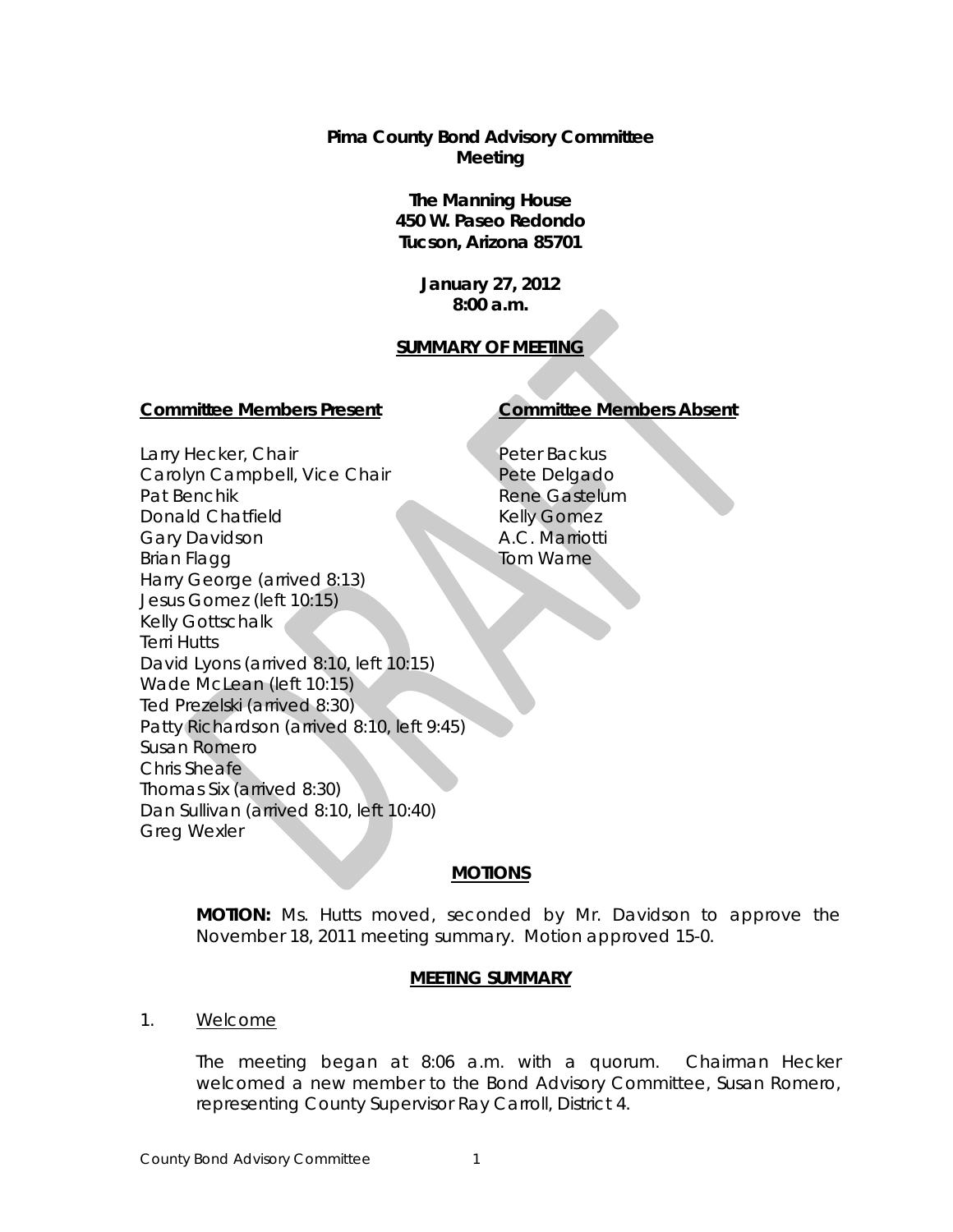## 2. Approval of the September 16, 2011 Meeting Summary

**MOTION:** Ms. Hutts moved, seconded by Mr. Davidson to approve the November 18, 2011 meeting summary. Motion approved 15-0.

- 3. Future Bond Election Planning: Proposed Transportation Improvements Infrastructure for Jobs Program
	- A. Reports from the County Administrator

Mr. Huckelberry summarized the following memorandums provided prior to the Bond Advisory Committee prior to the meeting.

Pima County Construction Projects and Economic Impact – This memo continues the updates to the committee on construction project bids (continue to be 20% below engineering estimates) and jobs created (since 2006 Pima County's construction contracts have created or sustained 12,269).

Response to November 14, 2011 Wall Street Journal Article – County Use of Bond Funds – Gary Davidson pointed out this article at the last meeting, which reports on other governments misuse of funds. That can't happen here. By state statute, our bond funding is restricted to the purposes for which voters approved it. It is further restricted by the bond implementation plan ordinances that this Committee adopts. The only other cost we can spend it on is the costs to actually issue, or sell, the bonds, which we keep to a very small percentage.

Pima County's Overlapping Debt 1997 to 2021 - Gary Davidson also requested a graphical representation of our overlapping debt. The memo describes how we continue to stick with short term debt repayment. Most of our GO bond debt is paid off in 10 years. The graph includes GO, sewer, COPS, and HURF. We won't be holding any more HURF bond elections due to the history of the State Legislature diverting the funding that is used to pay off that debt. In addition, it is too difficult for voters to understand that HURF bond elections require County-wide elections whereas the revenue source for debt repayment is out of the County's unincorporated share of HURF revenue. Chairman Hecker asked how much the State diverted this year and what else that amount of money could have done. Mr. Huckelberry responded that \$14 million in HURF revenue was diverted, that this would have supported \$150 million in bonding capacity for roads, or could have equaled a 5 fold increase in the money we spend on payment preservation. This is an issue for the cities and towns also. Terri Hutts asked if anyone is doing anything to oppose these diversions. Mr. Huckelberry replied that there's been talk of legislation, but nothing introduced. The Governor has talked about refunding it, but it is not in her budget. Gary Davidson thanked Mr. Huckelberry for the overlapping debt chart and said it would be helpful when discussing when the right time is to issue future debt.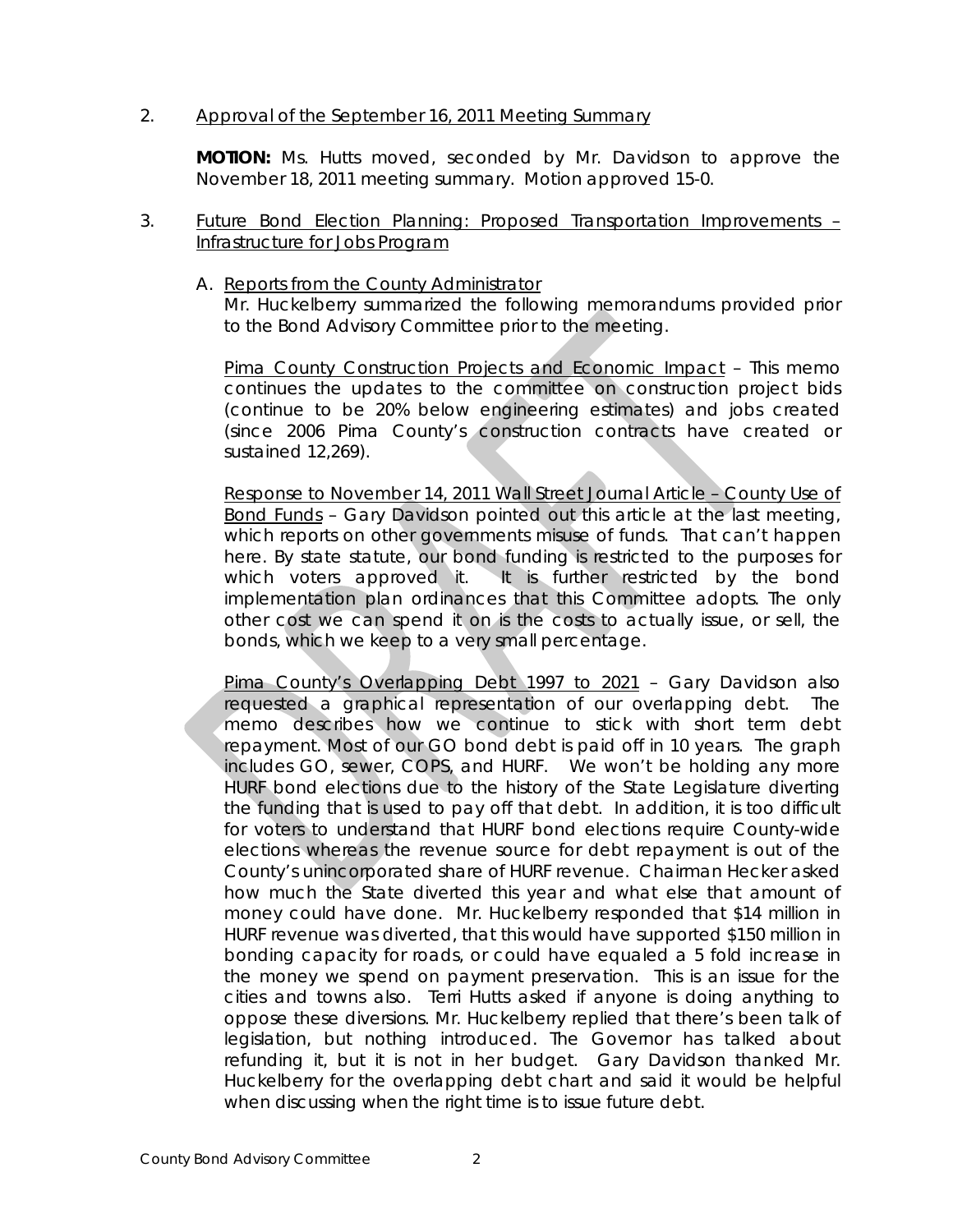Southern Arizona Regional Visitor's Center at Tumamoc Hill – This memo is just informational. A regional visitor's center has been talked about for years. We can anticipate the University proposing this to the Committee at some point.

Ability of County to Issue Debt without Increasing the Voluntary Property Tax Rate Cap – We annually update our economic forecasts of the condition of the tax base. This recent forecast found that the tax base is declining more steeply than previously anticipated. That is the bad news. The good news is that it showed that we can still continue to issue the debt that voters have already approved, without increasing the voluntary tax rate cap of 81.5 cent per \$100 of assessed valuation. But for a new bond authorization, we'd have to raise the voluntary tax rate cap or delay an election for a few years. Gary Davidson clarified that we could hold a bond election and just not sell the debt for a while. Brian Flagg asked if this made Mr. Huckelberry hesitant about holding a new bond election and asked who develops these forecasts. Mr. Huckelberry replied yes and that economist on staff in consultation with the Assessor's office, develop these forecasts. Mr. Huckelberry did note that the Assessor thinks the drop in the assessed value/tax base will not be as bad as the forecasts show.

Implications of Aerospace Industry Trends on Pima County – This was a cover memo transmitting a report that the Committee heard a presentation on later on the agenda.

B. Guest Speakers

Jim Mize, Employer Relations Manager, Pima County One Stop: Workforce Preparation, Training and Economic Development – Mr. Mize provided highlights from a recent survey his staff conducted with 38 local companies. Of the companies surveyed, on average 60% of their employees were semi-skilled or unskilled. Currently the unemployment rate in Pima Couty is 9%, which equates to 40,000 people out of work. Companies talked about transportation issues and the need to beautiful the corridors extending from the airport. 53% stated that the transportation impromvenets proposed would encourage new business. 89 % stated that a business resource center is needed.

Evelyn Wright – Ms. Wright spoke about her experience working with companies to complete workforce training. She has worked with many existing employers in the corridor that is being discussed. She provided several examples of the types of skills training that the County and others have provided to employees, increasing their hourly wages and moving them up the ladder. These include technical skills like machinists, management skills, math skills, etc. She provided an example of working with employees at Sargent Aerospace to enable them to become engineers.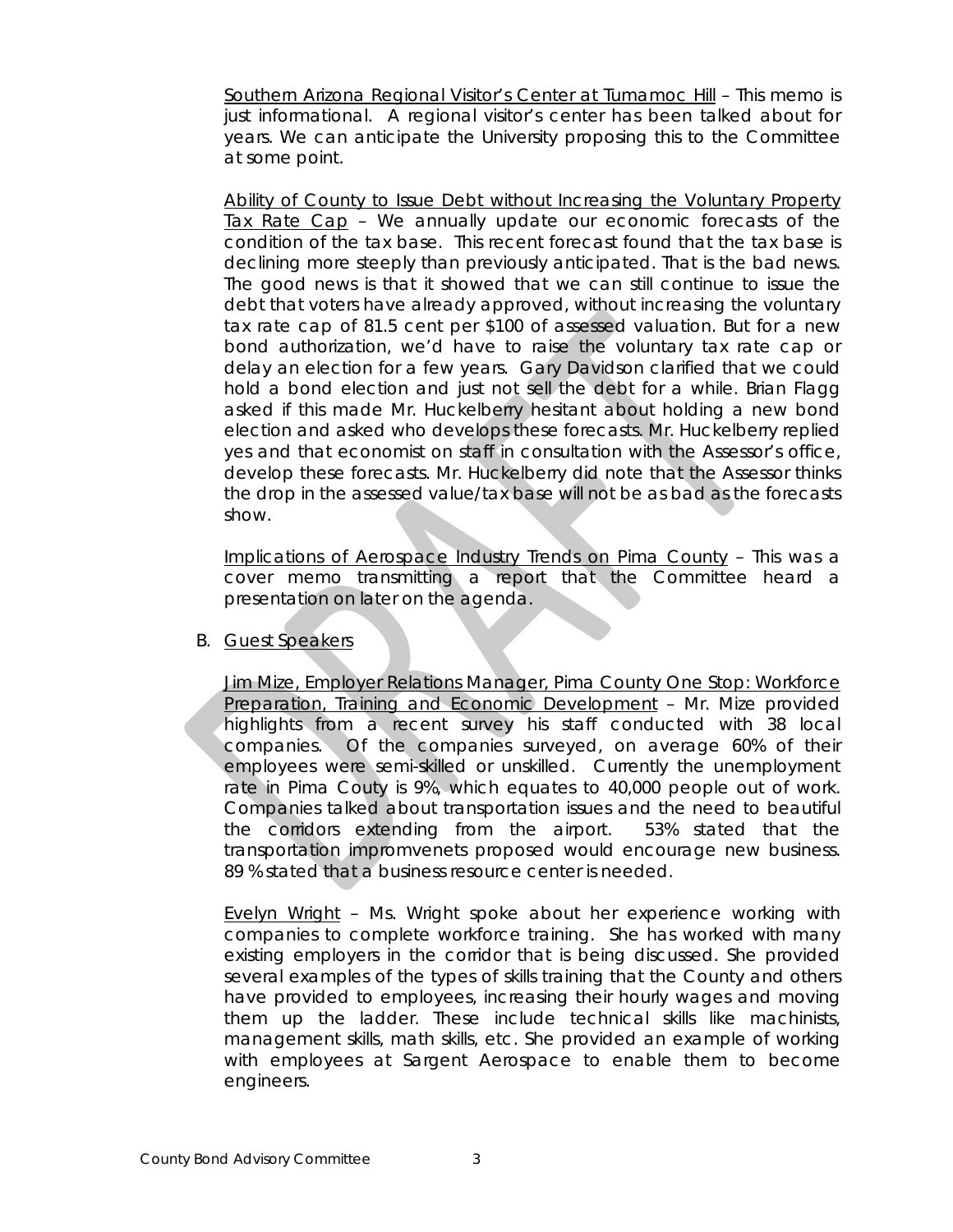Kim Murray, Human Resources Director at Universal Avionics – Ms. Murray's 240 person company is located in the corridor and has taken advantage of Pima County's workforce training. Half of her employees are on an hourly wage, \$10-\$20 an hour. She thinks wages are low because of low competition. She stated that transportation improvements and beautification projects would attract competition and could bring up wages. In response to a question from Brian Flagg, Ms. Murray replied that graffiti, landscaping, and road conditions are the negatives that need to be improved. Vice-Chair Campbell replied that other than roads those other things are not what the County bonds for. In response to a question from Ted Prezelski, Ms. Murray responded that public investment in training for electronics is needed, as well as quality of life investments to improve night life to keep our young professionals here. In response to a question from Chairman Hecker, Ms. Murray replied that yes these skills are transferable. In response to a question from Patty Richardson, Ms. Murray replied that yes some of the training received was through Southern Arizona Industry Association of Tucson, which no longer exists due to lack of support.

Sarah Murley, Partner, Applied Economics, and Author of Implications of Aerospace Industry Trends on Pima County – Ms. Murley was asked to author this white paper for TREO. She interviewed several local aerospace companies. She spoke about an upcoming period of expected significant growth in the aerospace industry between 2013 and 2016, that it will most likely occur domestically and in areas were a cluster of similar companies exist. Ms. Murray stated that the companies inverviewed were in favor of transportation improvements, and aerospace industrial park adjacent to the airport, and increased workforce training. She then spoke about the economic impacts of 100 new jobs in the aerospace field versus the retail sector, as well as expected tax revenues from a heavily capitalized industry. Brian Flagg asked if Ms. Murray developed these numbers. She responded yes that she uses multipliers specific to this area. She stated that the University of Arizona and Arizona State University graduate many engineers, but it is production workers and skilled technitians that are in major demand. Lack of an adequate trained labor force is a huge issue in expanding this industry. Chris Sheafe stated that expanding the aerospace industry was not one of TREOs original strategies. Ms. Murray reiterated the opportunity in the areas of aircraft repair, restoration and conversion. Ms. Murray also responded that Pima Community College (PCC) does provide aircraft training at their facility near the airport, but that they haven't been able to attract the volume of workers needed and there are other types of related training that PCC doesn't yet provide. She also stated that many other successful industrial parks have links to local community colleges for training. Vice-Chair Campbell asked about page 7 of the white paper that showed transportation being low on these companies lists of what is important. Ms. Murray responsed that maybe that could have been a medium.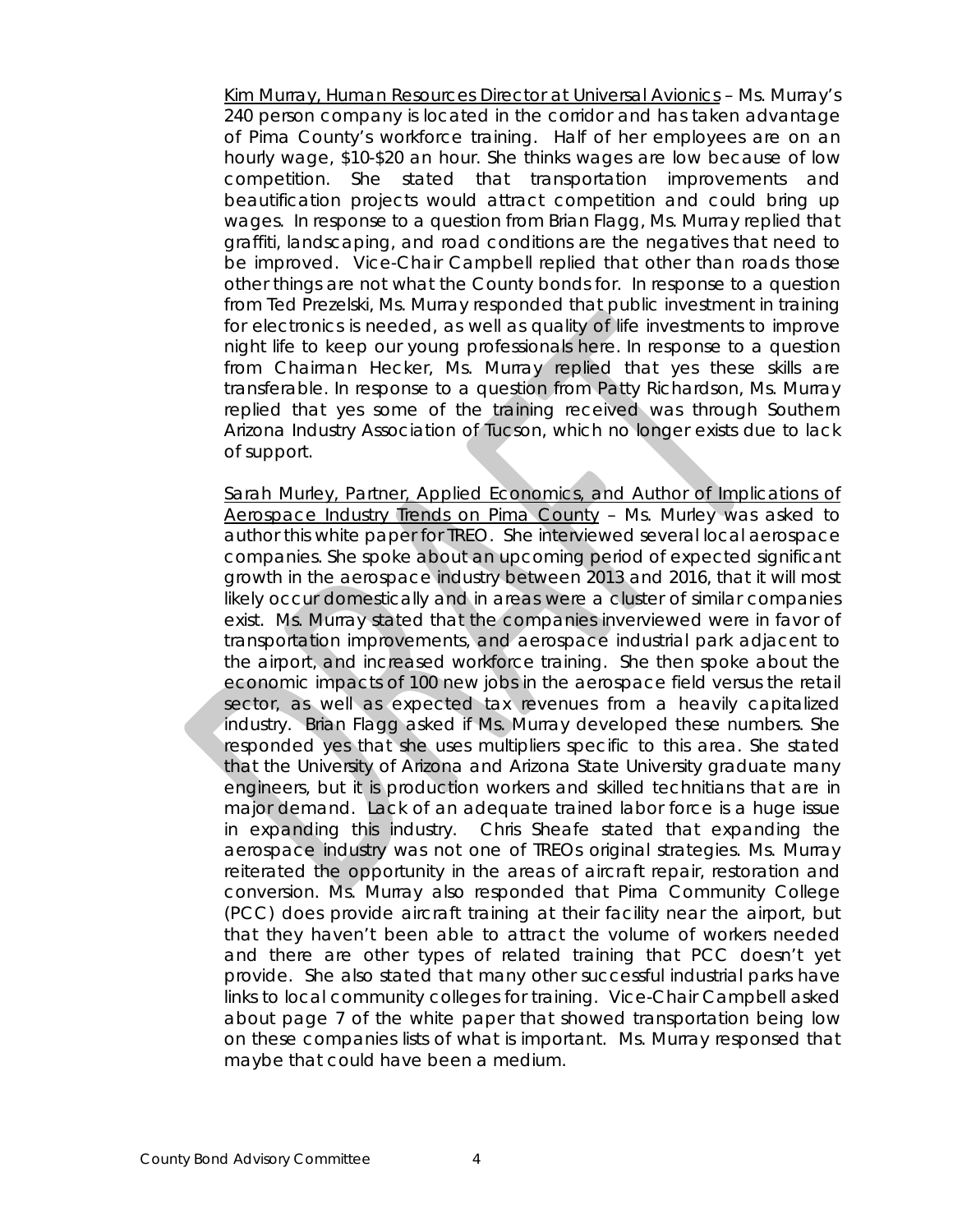Richard Fimbres, City of Tucson Councilman and representative for CEPHA: Camara de Empresarios Y Profesionistas Hispanos de Arizona (Hispanic Business Owners and Professionals of Arizona) – Councilman Fimbres read a statement to the Committee. It included highlights of new business openings and expansions in his Ward, support for ongoing workforce training and technical education, and support for transportation improvements that will improve access for the many Hispanic owned businesses in this corridor. Brian Flagg stated that our community is not flourishing, that many unemployed at the OneStop only have an 8<sup>th</sup> grade education, he feels we need education not roads, and that he praises the OneStop.

Chairman Hecker stated that both Ventana Medical Systems and Sargent Aerospace and Defense where supposed to speak today but had to cancel.

### **Discussion**

Gary Davidson stated that he was in support of improvements that benefited the entire community and all types of businesses, and that the focus needs to be on retaining and attracting 25-55 year old professionals by projecting a family friendly image. He stated there are six ways that local government can have a positive impact in this area: (1) education; (2) regulation; (3) transportation and utility infrastructure; (4) public safety; (5) quality of life improvements like parks and libraries; (6) taxation. We need a balance of all 6. Chairman Hecker added that he agrees that there needs to be a benefit to the entire community and that these transportation discussions should not jeopardize the other areas of projects that the committee has spent so much time on. Mr. Huckelberry added that in his recent economic development report, which is out for comment, he strives for such a balance.

Ted Prezelski stated that he has concerns about the process, that it appears the other projects are being set aside for this, and that those projects also have to do with economic development. He said he understands why the decisions were made to postpone the bond election and that now it is happening again, but that this current discussion appears to have limited beneficiaries. Chairman Hecker reiterated that these discussions are not in lieu of the other projects the committee has spent so much time deliberating on that now is the time to get back those. Dan Sullivan stated that he agreed with the current focus and understood that this would be in addition to the other projects. But he felt that this current discussion showed that the Committee is able to react to the realities of this time – meaning that we need jobs. Chris Sheafe stated that the Committee needs to listen to Mr. Prezelski's comments and the sentiment is widespread. He asked Councilmember Fimbres to provide a list of projects if he has a list. Terri Hutts stated that just because these transportation improvements are being called economic development that doesn't mean that many of the other projects the Committee has been discussing wouldn't also have economic benefits.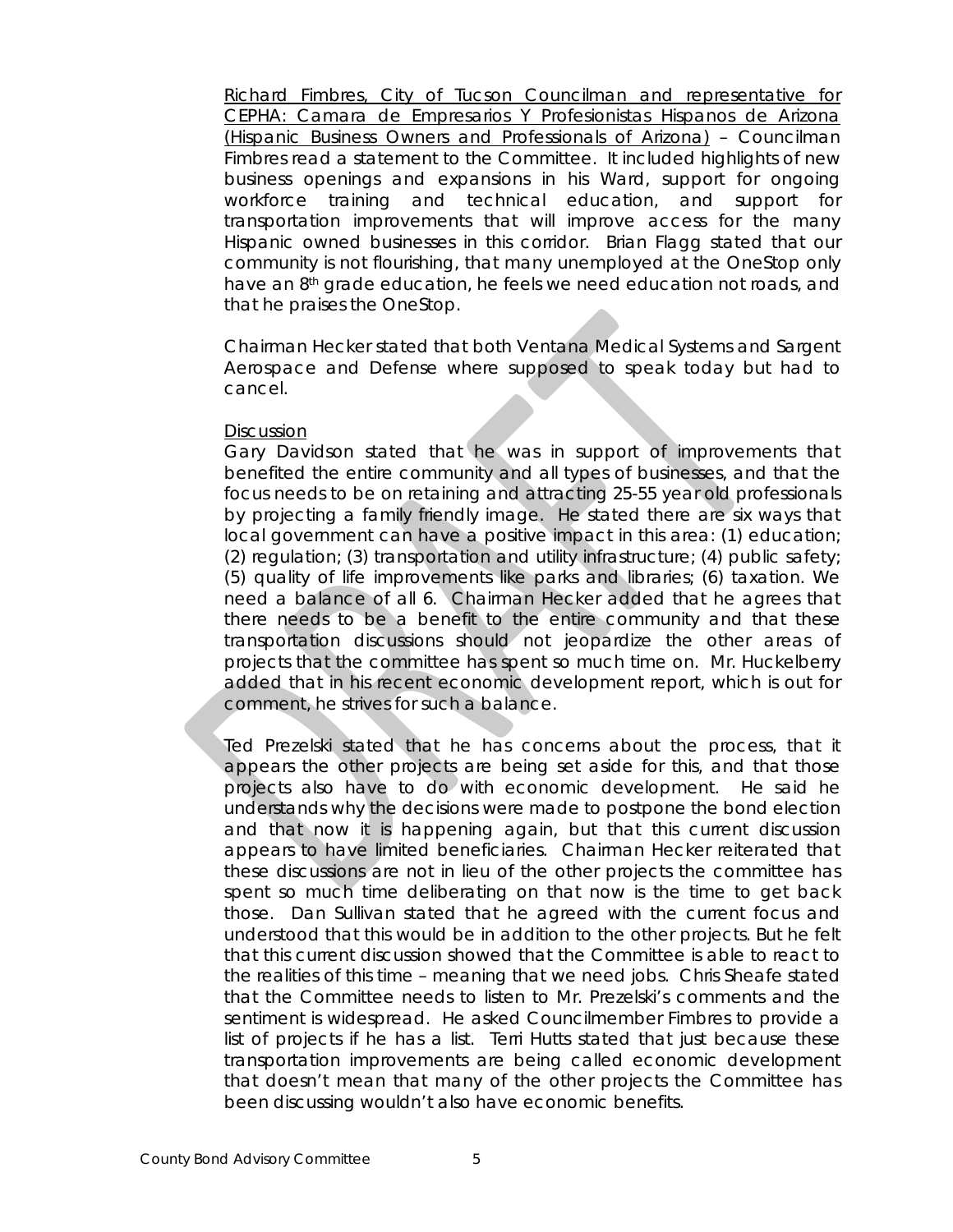#### Call to the Audience on this issue

Carolyn Isaacs- Spoke on behalf of American Friends Service Committee against private prisons. Her comment card stated that she was opposed to the transportation improvements.

John Kromko - Stated that he pays less property taxes on his house than Rosemont Mine pays, that more roads are not needed, that the businesses in this corridor don't pay property taxes, and that our tax structure needs fixing.

Michael McDonald – Spoke on behalf of Habitat for Humanity, in support of workforce development in highschools, and in support of funding for rehabilitating our crumbling housing infrastructure, which is included in the package so far.

Dick Basye - Stated that he seconded Kromko, that Rosemont also pays less in property taxes than he does, that a National Security facility went to Utah and we didn't even bid, that an air force overhaul and repair facility went somewhere else and we didn't even bid, that ADOT is talking about bypasses to Tucson, that JTED was not necessary, and that Don Diamond owns the land south of Raytheon.

### Back to Discussion

Vice-Chair Campbell asked about another white paper that the Committee received today that started to try and answer her question about how transportation and economic development were or were not linked, and whether there would be more research. Mr. Huckelberry responded that yes we would continue the research.

Gary Davidson stated that he didn't need any more information, but instead needs to know if there is capacity for these projects when considering the other projects that the Committee has already supported. He also asked why these transportation projects weren't include in the Regional Transportation Plan. He asked that we now focus on narrowing the scope of these economic development/transportation projects, and discuss in the context of the rest of the projects.

Dan Sullivan agreed that the scopes now need to focus on the scopes and costs, affiliation or lack there off with the RTA, but in the context of the larger package.

Tom Six mentioned the thermometer chart that was used at previous committee meetings to show how close the committee was to its cap for future bond projects. He asked when the committee will stop entertaining new projects.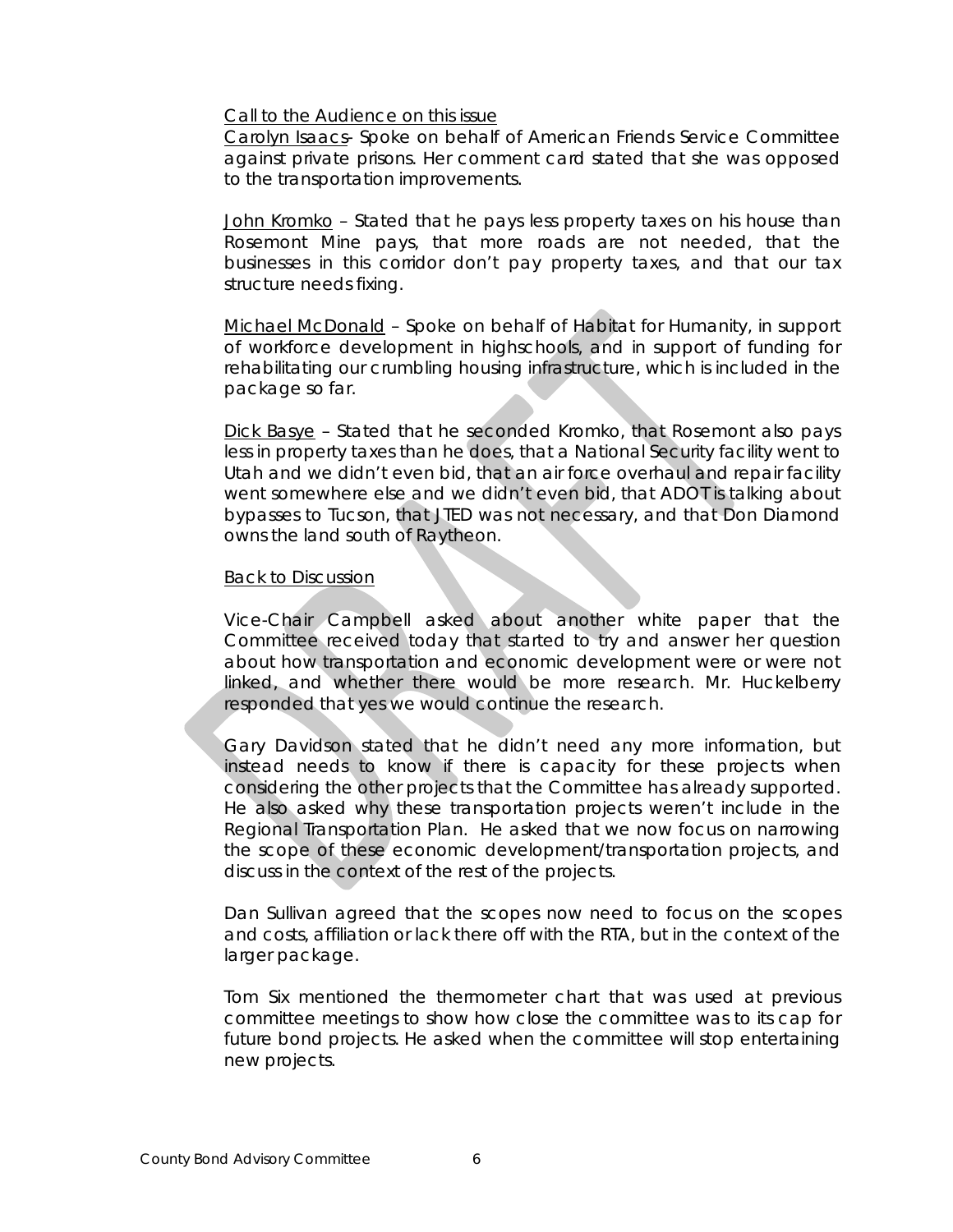Mr. Huckelberry stated that for the next meeting he can provide a summary of the planning process the committee has been involved in for the last several years, refined scopes and costs for this recent group of projects, and an RTA gap analysis.

Vice-Chair Campbell asked that he add County and other jurisdictions transportation plans to the analysis, and that speakers didn't really address the connection between roads and jobs.

Chris Sheafe asked that the process be clearly defined; that we show how there is equity in the process and are no inside deals.

Dan Sullivan stated that Jim DeGrood from the RTA could likely attend the next meeting.

Gary Davidson moved, seconded by Dan Sullivan to another meeting in late February or early March. Chairman Hecker stated that the County Administrator doesn't think that the semi-annual March 30 meeting will be that full of an agenda, and therefore we could add these items to that agenda. Mr. Davidson and Ms. Sulllivan withdrew their motion.

# 4. HB 2656 Creating a Regional Bond Accountability Committee

Mr. Huckelberry stated that the legislation is not necessary, that the existing accountability and transparency measures in place exceed what the legislation calls for, that 96 % of our bond projects were completed just as stated to the voters, that the 25 member committee is diverse geographically and by who they represent, that the bond projects are geographically dispersed across the region, that there is no blackmail, and that he recommends the Board oppose the legislation.

Chris Sheafe stated earlier in the meeting that this bill was unnecessary, that is was political grandstanding, and restricts our community's ability to do business.

Terry Hutts asked if the sponsors contacted the Chairman or County Administrator about their concerns before introducing the bill. The response was no.

Gary Davidson suggested we ask the communities if they feel unheard.

Vice–Chair Campbell stated that she remembered the jurisdictions supporting our past bond elections.

Dan Sullivan stated that for the jurisdiction he represents, and that introduced the bill, more local control has appeal, but that no one can force the County to call a bond election. Mr. Sullivan clarified that the Town of Marana is in support of the bill.